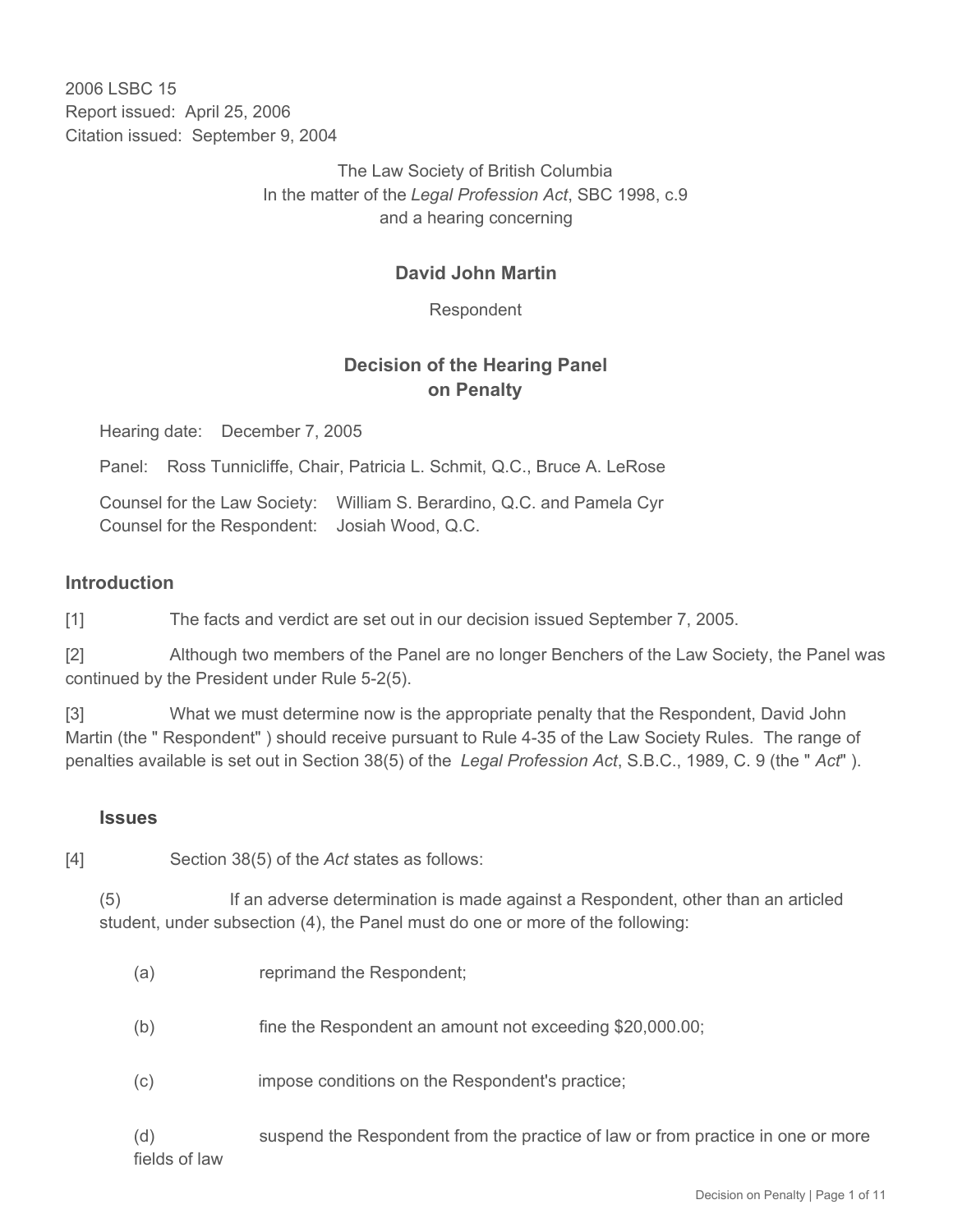(i) for a specified period of time,

(ii) until the Respondent complies with a requirement under paragraph (f),

(iii) from a specific date until the Respondent complies with a requirement under paragraph (f), or

(iv) for a specific minimum period of time and until the Respondent complies with a requirement under paragraph (f);

- (e) disbar the Respondent;
- (f) require the Respondent to do one or more of the following:

(i) complete a remedial program to the satisfaction of the practice standards committee;

(ii) appear before a board of examiners appointed by the panel or by the practice standards committee and satisfy the board that the Respondent is competent to practise law or to practise in one or more fields of law;

(iii) appear before a board of examiners appointed by the panel or by the practice standards committee and satisfy the board that the Respondent's competence to practise law is not adversely affected by a physical or mental disability, or dependency on alcohol or drugs;

(iv) practise law only as a partner, employee or associate of one or more other lawyers;

(g) prohibit a Respondent who is not a member but who is permitted to practise law under a rule made under section 16 (2) (a) or 17 (1) (a) from practising law in British Columbia indefinitely or for a specified period of time.

[5] Counsel for the Law Society submitted that the appropriate penalty in this case should be:

(a) suspension from the practice of law for six months;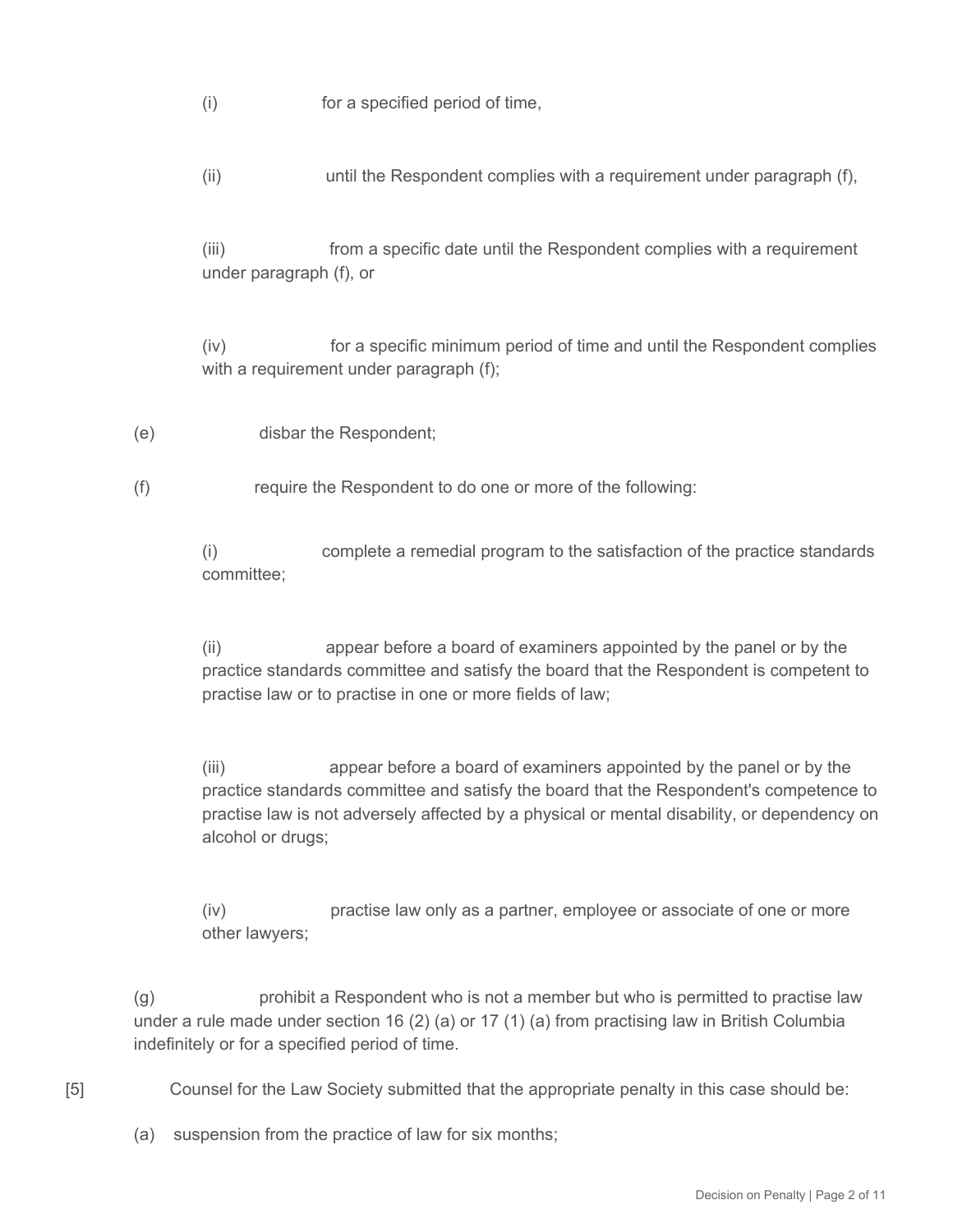(b) \$80,000.00 contribution toward costs.

[6] Counsel for the Law Society noted the Respondent's standing in the profession, his otherwise unblemished professional record and his eminence in his field of practice. Despite this, he argued, suspension was the proper result because the Respondent's conduct was in circumstances where the government had made an unprecedented commitment to funding the defence of the accused in the Air India case, there were unusual circumstances of hiring the children of the accused, and there were warning signs that should have alerted him to pay particular attention to the possible fraud involving the children's accounts.

[7] Counsel for the Law Society emphasized that the Panel's primary obligation is to protect the public interest in the maintenance of appropriate and proper professional standards.

[8] Counsel for the Law Society referred us to *The Law Society of BC v. Ogilvie* [1999] LSBC 17, and argued that the most important factors to consider in the Respondent's case are:

- (a) characterization of the conduct;
- (b) the requirement to ensure public confidence in the integrity of the profession;
- (c) the requirement to provide for deterrence to the profession generally.

[9] Counsel for the Respondent referred us to numerous cases, including *Ogilvie*, and the " Legal Services Society" cases and submitted that the appropriate penalty should be:

- (a) a reprimand;
- (b) \$20,000.00 fine and a \$30,000.00 contribution to CLE; and
- (c) \$30,000.00 contribution toward costs.

[10] No conditions regarding payment were suggested or sought by either counsel.

[11] In his submission, Respondent's counsel emphasized that this was not a case of dishonesty. The Respondent is a barrister of high professional integrity and has, until now, an exemplary professional record in a career of over 26 years.

[12] He noted that this is not a case of dereliction of duty to the client, Reyat.

[13] Respondent's counsel laid the blame for the Respondent's uncharacteristic behaviour on an extraordinary workload from the time of taking on the Reyat brief. This resulted in the Respondent failing to recognize the significance of the warning signs, which, had he understood their significance, would have led him to exercise the care expected of him in the circumstances.

[14] Counsel for the Respondent emphasized that the Respondent's motive for taking on and refusing to jettison the Reyat brief as the workload increased was out of a sense of professional duty. The duty to take on tough cases, carrying the brief to its conclusion regardless of the personal sacrifice required.

[15] Respondent's counsel submitted that the most important factors for us to take into account are: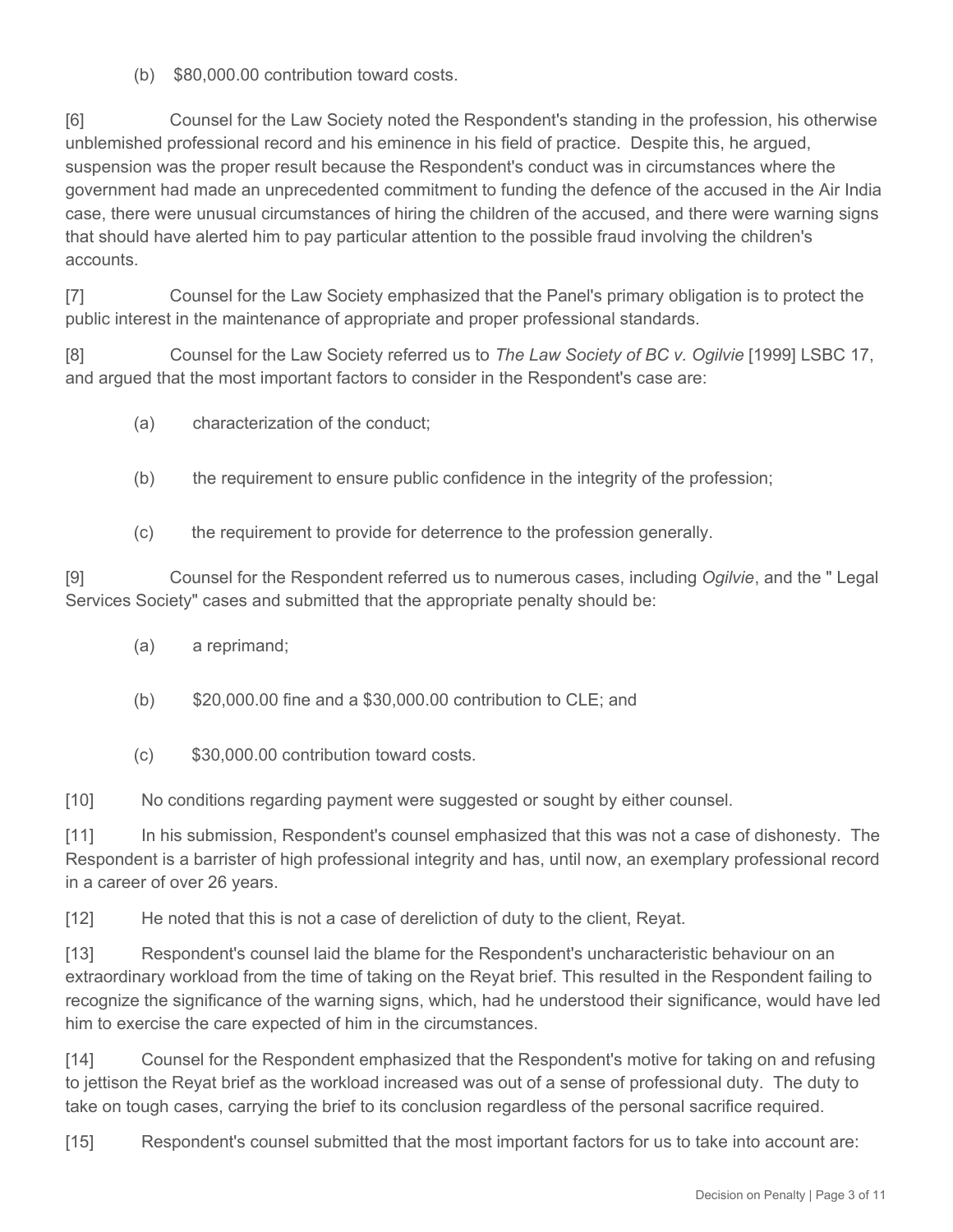(a) protecting the public by assessing the degree of risk this Respondent poses to the public, which, he argued, is minimal; and

(b) because penalty should emphasize assessment of risk as well as protection of the public, so that the " punishment should fit the crime" , the principle of proportionality should govern us to find that a suspension of the Respondent is unwarranted in these circumstances.

[16] Respondent's counsel called five witnesses, all eminent lawyers. They all spoke glowingly of the Respondent's dedication to the practice of law, his professionalism, integrity and his skill in handling the Reyat brief. In particular, reference was made to the Respondent's recognition of his duty to take on this brief, which all agreed was a hard case. Evidence was heard from lawyers who were involved with the Air India case of how they were " submerged in the case to the exclusion of everything else" and how it consumed their lives during the duration of the trial. We heard how other briefs " dried up" as counsel were forced to focus on this one case. We heard how, at the end of the case, counsel involved were exhausted.

[17] Respondent's counsel submitted 19 letters of reference from 19 different lawyers, all of whom expressed their belief in the Respondent's passion for the law, his high ethical standards, and his integrity.

[18] Respondent's counsel referred us to *Law Society of British Columbia v. Ogilvie* [1999] LSBC 17 along with numerous other cases in arguing that the proper penalty should be a fine in these circumstances.

# **Background**

[19] This Panel found that the Respondent had professionally misconducted himself in respect of the Citation issued on September 9, 2004, in regard to the following conduct:

" That you approved and submitted fraudulent or inflated accounts (the " Accounts" ) of your client's children to the Reviewer for the months of February and March, 2002 as part of a disbursement to your own Accounts and thereby submitting and representing the Accounts to the Reviewer as valid and proper for the purposes of obtaining public funding for the payment of the Accounts when you either knew that the Accounts were not valid and proper or you were reckless and careless or wilfully blind as to whether the accounts were valid and proper or you were grossly negligent or negligent in aggravated circumstances in approving the Accounts as being valid and proper in the circumstances where you had made an agreement or given assurances to your client in relation to providing employment to members of the client's family which would create a substantial monthly income flow to your client's family and in circumstances which required an inquiry and investigation by you into the validity and propriety of the Accounts."

[20] The facts upon which the finding of professional misconduct were made are set out in our decision on Facts and Verdict. We will not repeat the facts in this decision as they are fully canvassed in our earlier Reasons.

[21] We do note, however, that in making our findings, we examined all of the Respondent's conduct and found that it amounted to professional misconduct. We, the Panel, cannot step into the Respondent's mind to determine what he actually thought when the events were occurring. We can only draw conclusions from events and his actions. We concluded that the Respondent failed to meet the standard required of lawyers in British Columbia when he failed to properly monitor Didar Reyat's and Prit Reyat's accounts. The relationships between the Respondent, the funder, his client and the client's children (his employees) were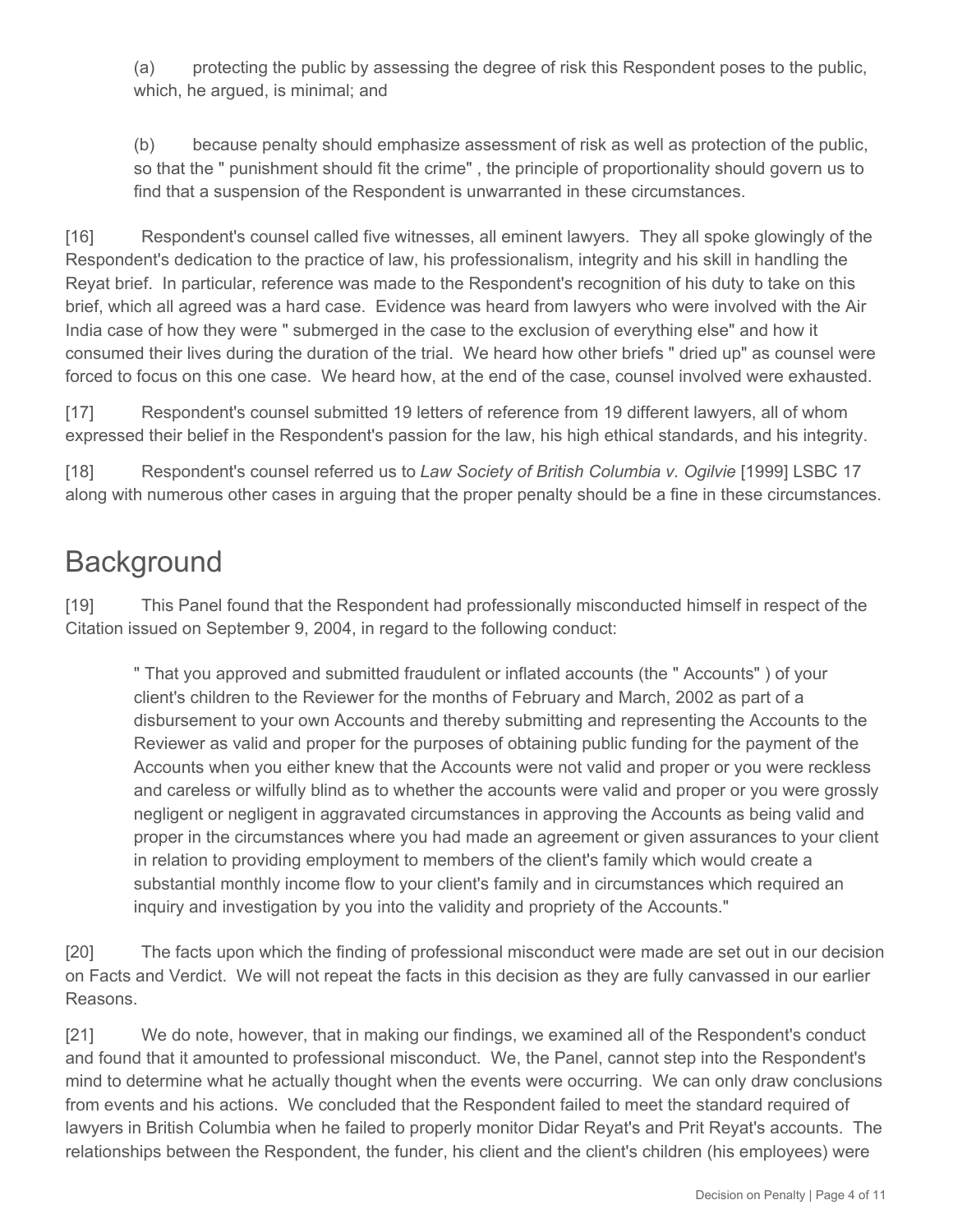fraught with danger. When subsequent events raised red flags, he ignored them even though he ought to have concluded that these accounts were suspect. We found there were an abundance of warning signs that should have alerted him to pay particular attention to the children's accounts. We found that he failed to heed those warning signs in circumstances where such failure amounted to professional misconduct.

[22] The question is, how is the Respondent to be penalized?

## **Discussion**

[23] We instruct ourselves that the Benchers of the Law Society of British Columbia are required first and foremost to govern the legal profession in the best interests of the public.

[24] Section 3 of the *Act* sets out the objects and duty of the Law Society, as follows:

- (a) to uphold and protect the public interest in the administration of justice by
	- (i) preserving and protecting the rights and freedoms of all persons,
	- (ii) ensuring the independence, integrity and honour of its members.

[25] We adopt the words of Gavin MacKenzie in his publication *Lawyers and Ethics: Professional Responsibility and Discipline* (Carswell, 1993) where he sets out, under the general heading " Purposes of Discipline Proceedings" , the following:

" The purposes of law society discipline proceedings are not to punish offenders and exact retribution, but rather to protect the public, maintain high professional standards, and preserve public confidence in the legal profession."

[26] As noted previously, both counsel referred us to the decision of the Hearing Panel on penalty concerning the decision of *Law Society of British Columbia v. Ogilvie (" Ogilvie"* ) [1999] LSBC 17.

[27] We have considered all the submissions of the Law Society and of counsel for the Respondent. We have carefully reviewed the various decisions of previous panels of Benchers to which we have been referred.

[28] We agree with both counsel that *Ogilvie* has become the touchstone for analysis of penalty in the regulation of lawyers in British Columbia.

[29] In the *Ogilvie* decision, that Panel listed a number of non-exhaustive factors which were considered worthy of general consideration in disciplinary dispositions. The *Ogilvie* list of factors is useful to focus the discussion:

(a) The nature and gravity of the conduct proven;

(b) The previous character of the Respondent including details of any prior disciplinary proceedings;

(c) The age and experience of the Respondent;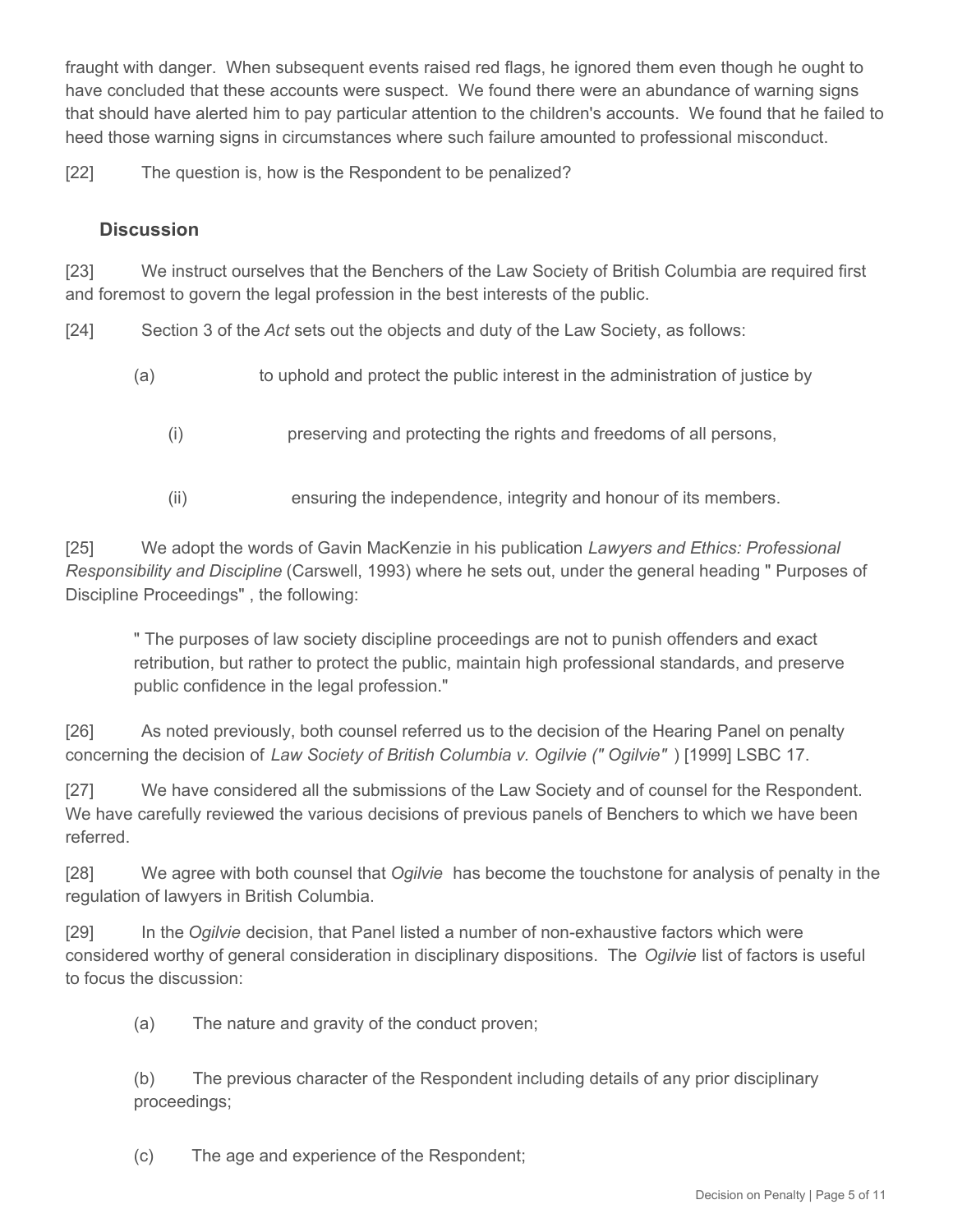- (d) The impact of the Respondent's conduct;
- (e) Advantage gained, or to be gained by the Respondent;
- (f) Number of times the offending conduct occurred;

(g) Whether the Respondent has acknowledged the misconduct and the presence of other mitigating circumstances;

- (h) The impact on the Respondent of criminal or other sanctions or penalties;
- (i) Impact of the proposed penalty on the Respondent;
- (j) The need for specific and general deterrence;
- (k) The need to ensure public confidence in the integrity of the profession; and
- (m) Range of penalties imposed in similar cases.

[30] In considering the appropriate penalty, we have considered all the factors set out above and, in addition, the numerous other penalty cases cited to us by counsel.

[31] We have considered the evidence of the Respondent's witnesses and his letters of support, all of which were from lawyers who appeared to have full knowledge of the facts found by the Panel and some of whom worked with or against the Respondent on the Reyat brief. Despite knowledge of the circumstances which underlay the findings of professional misconduct by this Panel, these lawyers are universally and fully supportive of the Respondent. In addition, we have also taken into consideration the Respondent's prominent reputation in our profession when making our decision.

[32] We consider the most relevant factors taken from *Ogilvie* and applied to this case to be those set out below.

The nature and gravity of the conduct

[33] In considering the nature and gravity of this conduct, we note that the circumstances complained of in the citation are composed of a continuum of events starting in September, 2001, with the hiring of Didar Reyat, and leading up to the meeting on April 18, 2002, and the subsequent telephone conversation between McKinnon, Sears and Martin. The Respondent, after being briefed about the major problem with the children's accounts, said that he didn't understand what the big fuss was about, as the amount of the Reyat accounts were two to three percent of the overall monthly accounts. The Agreed Statement of Facts relates the following:

" There was silence and then Sears said " Because it's public funds, David" .

[34] Penalty in the instant case is assessed on the basis of conduct that is a single event, albeit that its etiology evolved over the course of approximately eight months.

[35] We consider the Respondent's conduct to be most grave, in that it impacted mightily on the public's perception of lawyers' standard of conduct in a case that was of wide public interest, was publicly funded, historic and unprecedented in nature and, in that the Respondent decided to manage the brief in an unusual way, by hiring family members of the accused in a risk-filled employment arrangement. As pointed out by Ducharme in the January 8, 2002 meeting where the Respondent floated the idea that the accused's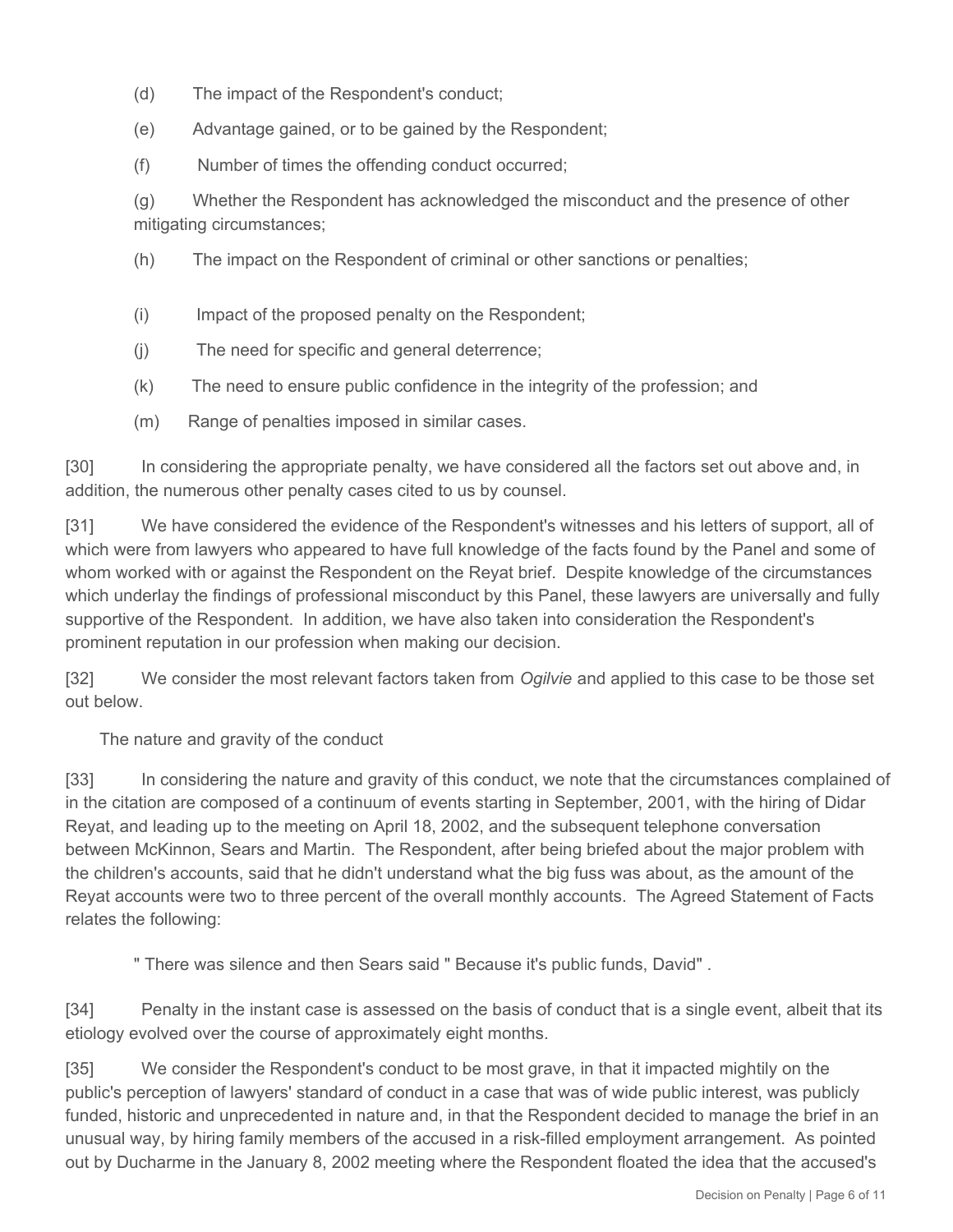wife should also be employed by DISR, " You don't pay your client (sic) for the privilege of representing them."

[36] Respondent's counsel argued that there was no loss, in financial terms, because the public funder never paid out money on the fraudulent accounts. We find that it is no answer to say that the public funder did not suffer a loss. We accept that there was no financial " loss" to the government with respect to the children's accounts. What was, in fact, really lost was public confidence in the legal system. The legal system cannot function in a free and democratic society unless the system can provide for proper legal defence of those persons accused of crime. In the Air India case, the public was called upon to pay through a government funding mechanism, for the defence of the accused persons, to a never-before experienced degree and in a never-before experienced methodology. The Respondent breached his duties in this relationship, resulting in the potential to undermine the integrity of the justice system.

[37] Respondent's counsel advanced the argument that the Respondent took the Reyat brief, and continued to act, out of a sense of professional duty to the accused and in this way, strove to protect and preserve the rights and freedoms of Reyat. We find, however, that one's professional duty to one's client is not open-ended and endless. We note the conduct of the other eight lawyers who were involved in the Reyat defence team. We remind ourselves that of the ten lawyers on the team, eight felt compelled to resign from the case, when the children's fraud became apparent.

[38] Respondent's counsel argued that the Respondent's commitment to the Reyat brief was huge and all-consuming. But those eight lawyers made the same commitment to the Reyat defence that the Respondent did, and when they resigned, they were likely left with a gaping hole in their practices, too. Those lawyers also must have recognized a duty to the accused to carry out their commitment to him, but also recognized that that duty is circumscribed by other obligations.

[39] Some of those duties are set out in the *Professional Conduct Handbook*, particularly in Chapter 1. Sometimes the duties are not harmonious and can conflict. For example, the duty to one's client may conflict with duties to the state. We find that in this case, the Respondent had a duty to the government funder commensurate with his duty to the accused. It is not, therefore, true to say that as long as your clients have confidence in you, you are obliged to continue to act for them. A lawyer's responsibility and duty to act for a client who wants the retainer to continue, is tempered by all the lawyer's ethical duties, to all his existing clients, to those funding those clients, and to clients who might want to retain him. The challenge is to balance those duties, which the Respondent failed to do.

[40] Respondent's counsel also argued that the Respondent can be excused for his lapse in attention, due to his workload, because he had professional duties, both in taking on the Reyat brief, and in refusing to jettison his existing client obligations.

[41] In answer to that argument, we find that lawyers, in managing their practices, are not free to take on limitless numbers of cases, nor can they continue to act where they cannot give their best and full attention to each and every brief under their control. We appreciate that sometimes, briefs become bigger and/or more problematic than expected, and sometimes there are overlapping emergencies that stretch resources. But that cannot provide an excuse in this case, since the Reyat brief was, from the beginning, recognized as a huge commitment and likely to grow bigger by the day. We note the Respondent's own witnesses described the workload on other aspects of the Air India case and how their other cases had to be offloaded to other counsel.

[42] We note that if the Respondent did not have the time to do a good job for his existing clients, in the event that he took on the Reyat brief, then perhaps he should not have taken it on, or alternatively, he should have made arrangements to transfer some of his other briefs, or arrange delays in conducting those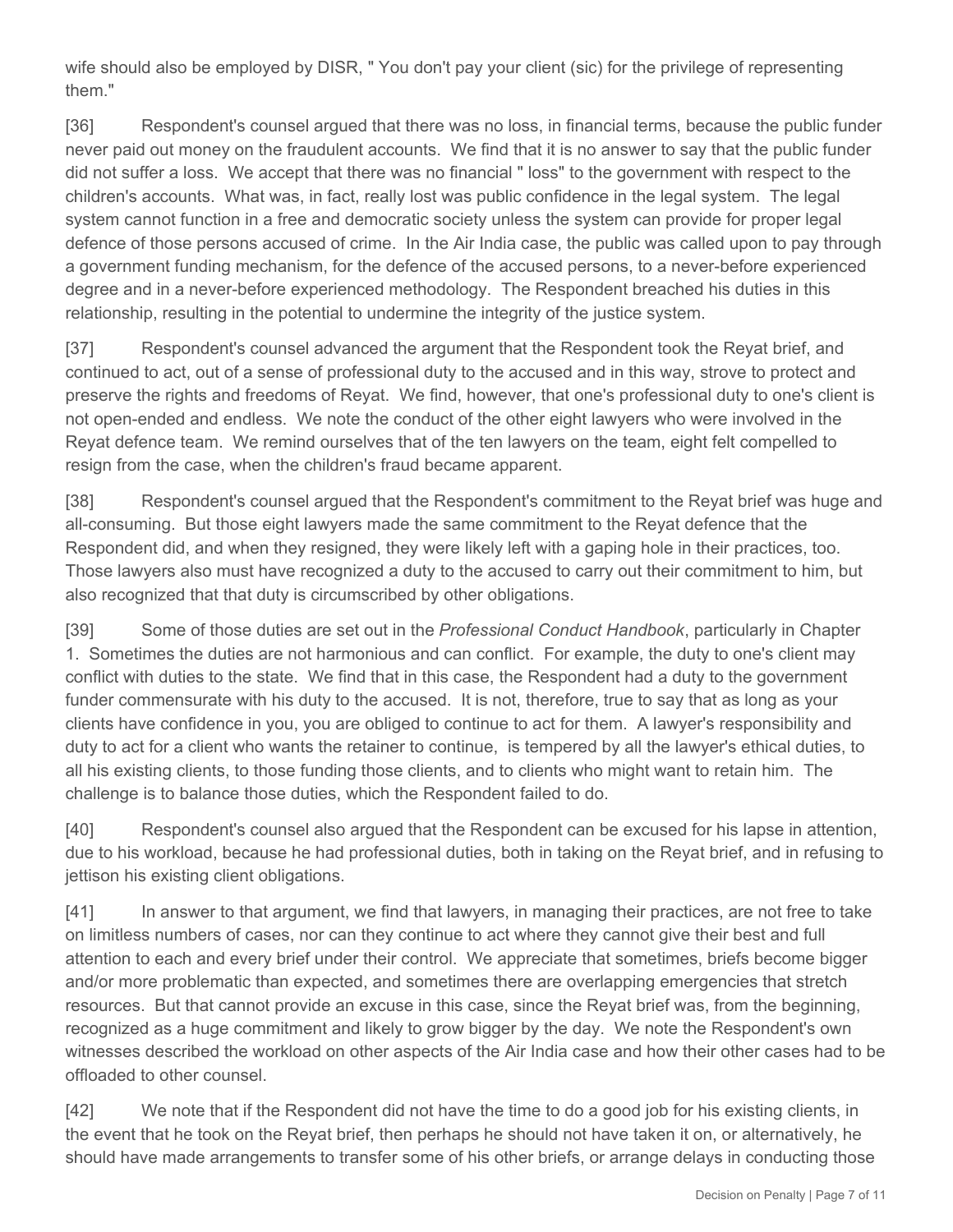briefs, or hired more staff to do the work required.

[43] These were options for the Respondent, which he chose not to follow, just as he did not hire support staff to delegate the work left undone. He must bear the responsibility for those choices, and their consequences, the lack of supervision of the accused's children, his employees.

#### **The Previous Character Age and Experience of the Respondent**

[44] We accept unconditionally that the Respondent's previous professional character over some 26 years of professional practice is exemplary and that he is an experienced and eminent criminal lawyer.

[45] The Respondent's resume cannot detract from the gravity of the Respondent's conduct. To put it simply, the Respondent is a gifted lawyer. He has a vast amount of experience and intellectual capacity. But the nature of the conduct remains unabated. It is no excuse to say " I am ethical in all other situations."

#### **The Impact of the Respondent's Conduct on the Victim**

[46] In this case, we consider the public, in the guise of the public funder, to be the victim.

[47] We note that the definition of " victim" was discussed in *Berge* 2005 LSBC 53 where the penalty decision was rendered after argument on this case was concluded. The Panel in *Berge* noted that the *Ogilvie* decision does not provide us with a definition of the word " victim" . We find, however, that the *Ogilvie* factors are not exhaustive and are organic in nature. We adopt the reasoning in *Berge*, that is that the word " victim" may be given its general meaning rather than used as labelling for an individual or group. In this case, we find that it is proper to consider the word's general broader meaning, and thus, " victim" can be applied to mean the " the public" who are the real source of all monies by which the government, including the justice system, operates and the source of all funding in the Reyat brief.

The Impact of the Proposed Penalty on the Respondent

[48] The Respondent undoubtedly has a busy practice, and if he is suspended from practice, this will have an impact on him as well as on his other clients. However, we determine that, when weighing the harshness of the penalty to be imposed on the Respondent and indirectly on his other clients against the public interest, and taking into account the other factors we have discussed, we must conclude that the public interest takes precedence.

## **Advantage Gained or to be Gained by the Respondent**

[49] We have taken into account that there are many kinds of " gain" financial, augmentation to one's resume, reputation and status. In this case we find that, by keeping the Reyat brief and keeping his client happy, he kept the brief and gained the more intangible benefits to be had by lawyers taking on notorious cases. This encouraged him to ignore the brewing problems with the accused's children's employment and blinded him to his other ethical duties to the government funder.

[50] We do accept that, unlike many of the Legal Services Society cases, this is not a case where the Respondent can be accused of being motivated by any financial gain.

[51] We have been told, and accept, that the Respondent requested that the government deduct the entire amount of the accounts from its remittances to DISR and that the children, Didar and Prit Reyat, were never paid for any portion of their fraudulent accounts.

[52] We note that, after Mr. McKinnon brought the subject up at the meeting between DISR team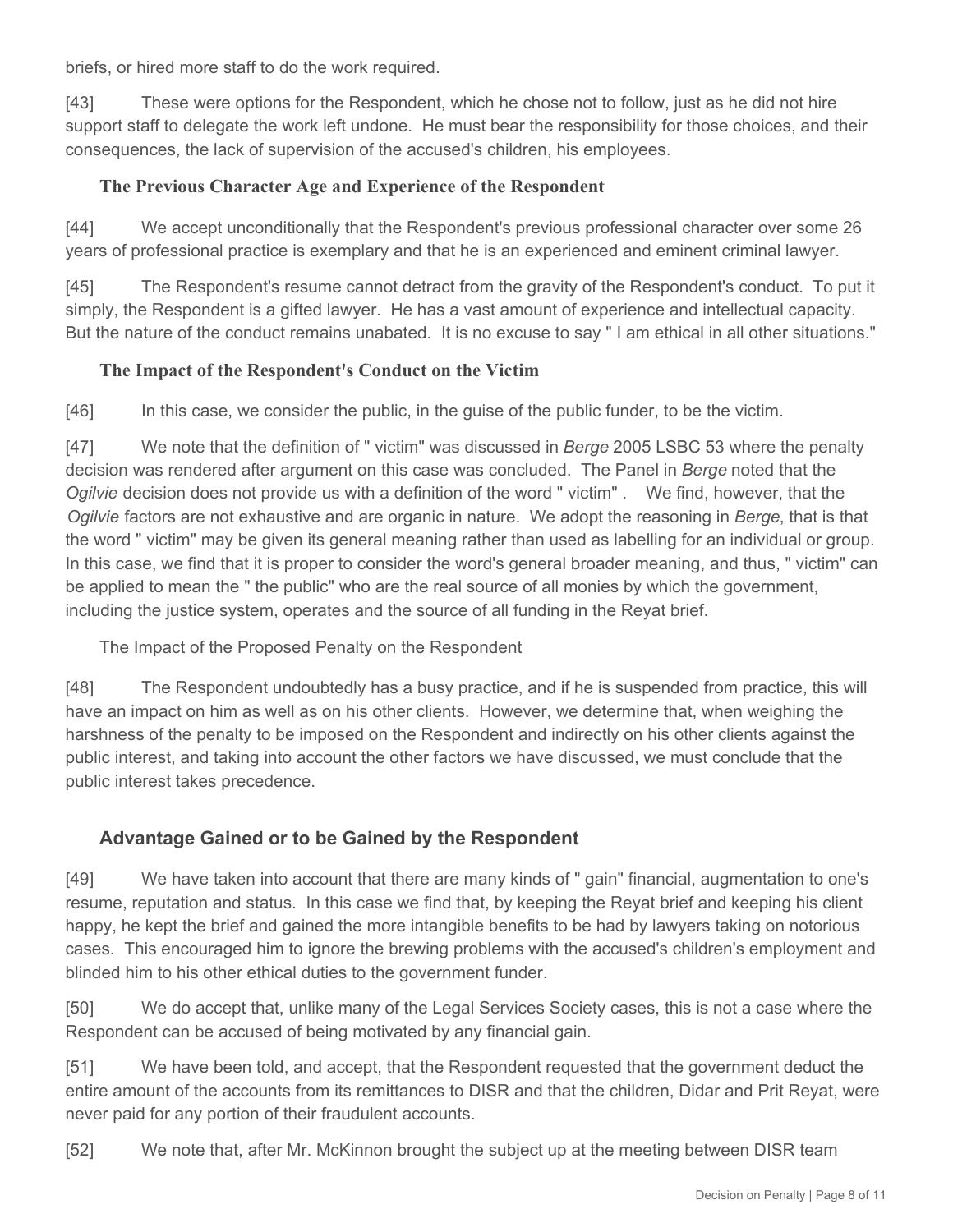lawyers on April 18, 2002, and after the meeting between the lawyers the next day, the Respondent did accept that the children's accounts were fraudulent and that it was his responsibility for his failure to detect that fraud was a problem, and he did take steps to deal with the children's fraudulent accounts although we note that he was left with no other alternative given that five of the team lawyers resigned from the brief on April 29, 2002 and three others followed suit a few days later.

# **Whether the Respondent has Acknowledged the Misconduct and the Presence or Absence of Other Mitigating Circumstances**

[53] In his evidence before us, the Respondent acknowledged that he took full responsibility for his behaviour and that he was negligent in failing to detect the fraud, and he has expressed to us his obviously heartfelt acceptance of responsibility and regret for the conduct of which the Law Society complains.

[54] We have been told and accept, that from the moment of the formal complaint, the Respondent has co-operated fully with the Law Society.

# **The Impact upon the Respondent of Criminal and Other Sanctions**

[55] The Respondent has suffered wide media excoriation, some of it misleading and selective. We can well imagine how hurtful this must have been to him and his family. The notoriety would likely have had a negative impact on his personal and professional life. We consider the fact that some of the media coverage has been unfair to be a mitigating circumstance, when considered in light of the Respondent's early acceptance of responsibility for the misconduct and his co-operation with the Law Society.

The Need for Specific and General Deterrence

[56] We fully accept that the Respondent's misconduct is an event that will not likely be repeated. We fully accept the Law Society's submission that the Respondent is an excellent lawyer in all respects and that there is no suggestion that he will not in the future continue to be so.

[57] We also fully accept both counsel's submission that specific deterrence is not relevant in our considerations, except to this extent. That is, that we consider the real issue in this case to be centred on the Respondent's failure to be vigilant in circumstances where high vigilance was called for, especially when he was, and is, a senior member of the Bar.

## **The Need to Ensure the Public's Confidence in the Integrity of the Profession**

[58] When all is said and done, the factor that is the most important consideration in the case before us, after taking into account all the evidence and submissions and all the previously recited factors from *Ogilvie* is the need to ensure the public's confidence in the integrity of the profession. This is because it is in the public's interest that lawyers have, and be seen to have, the highest integrity, in even the most trying circumstances and that lawyers recognize that their ethical responsibilities are not simply to their client but are multifaceted. The public and society in general need lawyers of high ethical standards to serve them. Our society and the justice system that is its highest hallmark cannot function without them.

[59] We accept and adopt the reasoning in *Law Society of British Columbia v. Dent* [2001] LSBC 36, where the Panel commented on the role of the Law Society in imposing penalty in regulating the profession, as compared to sentencing in criminal proceedings:

" Law Society discipline proceedings must focus on the public interest in ensuring that lawyers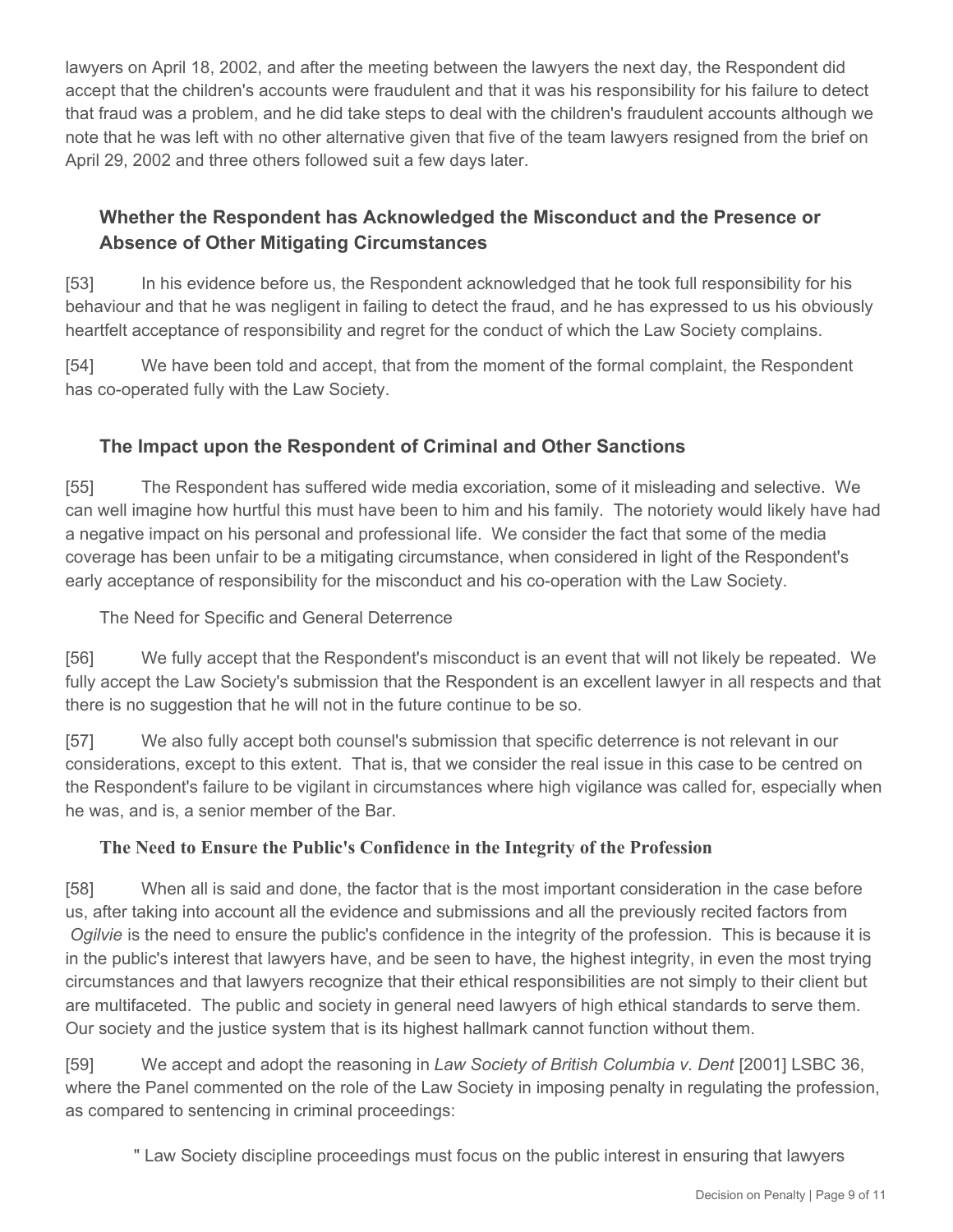maintain high professional standards, not on punishment or retribution. Although an appropriate penalty may have punitive effect, the primary goals of the penalty process are the protection of the public and the maintenance of public confidence in both the profession itself and the Law Society as regulator. I am reassured of this by the words of Sir Thomas Bingham, M.R., in the case of *Bolton v. Law Society* [1994] 2 All E.R. 486, at p. 492.

Because orders made by tribunals are not primarily punitive, it follows that consideration which would ordinarily weigh in mitigation and punishment have less effect on the exercise of this jurisdiction than on the ordinary run of sentences imposed in criminal cases. It often happens that a solicitor appearing before the tribunal can adduce a wealth of glowing tributes from his professional brethren. He can often show that for him and his family the consequences of striking off or suspension would be little short of tragic. Often he will say, convincingly, that he has learned his lesson and will not offend again. On applying for restoration after striking off, all these points may be made, and the former solicitor may be able to point to real efforts made to re-establish himself and redeem his reputation. All these matters are relevant and should be considered. But none of them touches the essential issue, which is the need to maintain among members of the public a well-founded confidence that any solicitor whom they instruct will be a person of unquestionable integrity, probity and trustworthiness. Thus it can never be an objection to an order of suspension in any appropriate case that the solicitor may be unable to re-establish his practice when the period of suspension is past. If that proves, or appears likely to be so, the consequences for the individual and his family may be deeply unfortunate and unintended. But it does not make suspension the wrong order if it is otherwise right. The reputation of the profession is more important than the fortunes of any individual member. Membership of a profession brings many benefits, but that is part of the price."

#### **Similar cases**

[60] We agree with Respondent's counsel that the particular circumstances of this case are so unique that there are no similar cases on the facts. However, we have reviewed all cases provided by both counsel and we find that the so-called " Legal Services billings cases" can provide some guidance in determining the appropriate penalty.

[61] *Law Society of British Columbia v. Mah Ming* [2000] LSDD No. 22 involved a lawyer who professionally misconducted himself by submitting to the Legal Services Society accounts that he had failed to ensure were true and accurate. The accounts were submitted through error and lack of care, partly as a result of misunderstanding the tariff and partly due to failure to attend to office accounting through overwork and personal stress. The Panel ordered that Mah Ming be suspended for two months, where he had already voluntarily resigned from practice for over one year and had recently ceased membership. He was also ordered to pay costs of the proceedings.

[62] We consider the instant case to be more serious than *Mah Ming* because the Reyat brief was so unusual, unprecedented and historic, and because the Respondent chose to take on the accused's children as employees in circumstances that required him to exercise a high degree of diligence to supervise them.

[63] *Law Society of British Columbia v. Dunn* [1995] LSDD No. 254 involved an incompetent lawyer who recklessly, and inaccurately completed Legal Services Society eligibility forms and then submitted improper accounts based on those forms. The respondent was a sole practitioner at the time, with a heavy work load and no staff, and suffering from alcohol abuse. That Panel found him to be a lawyer of integrity, a